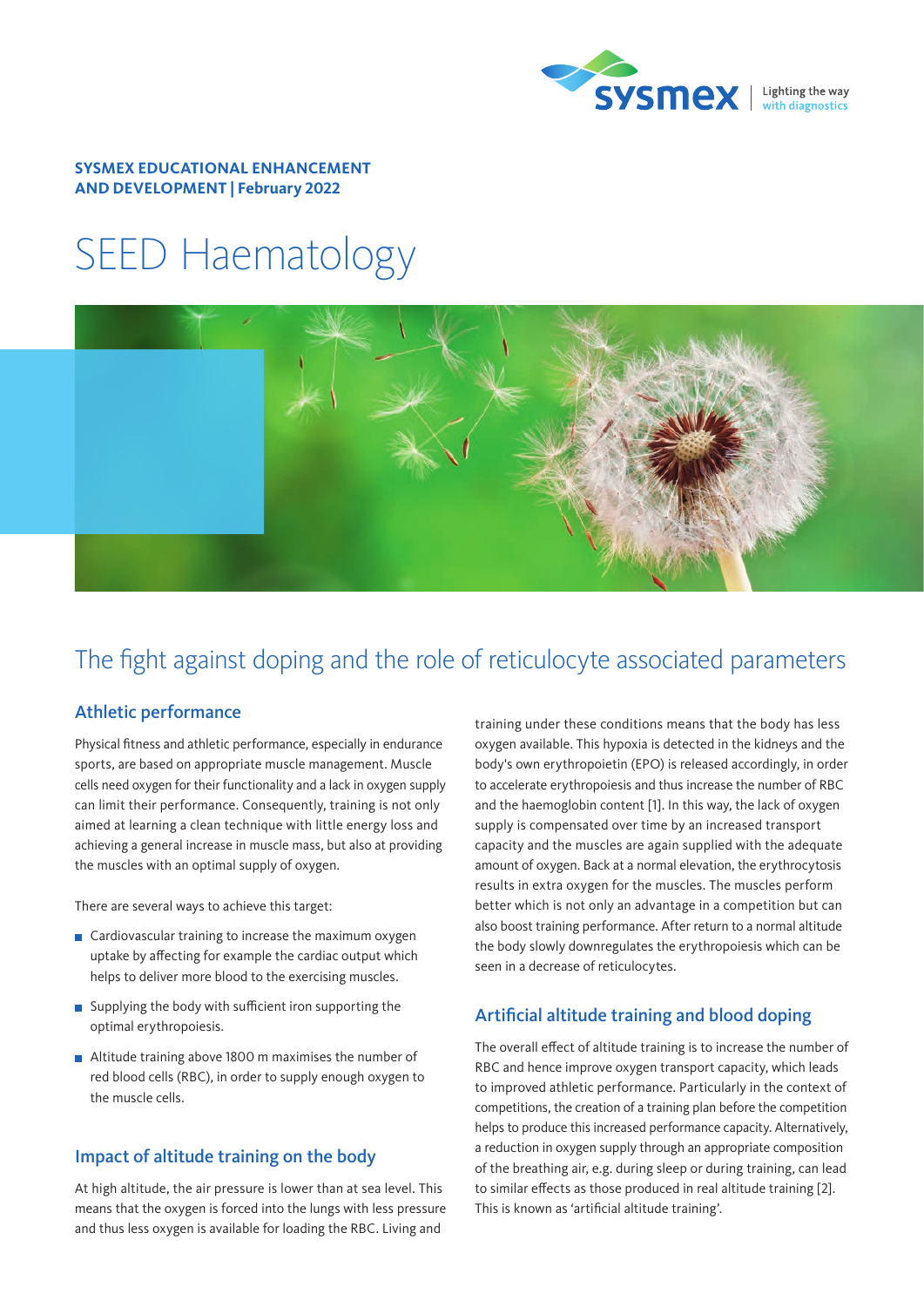Another method to increase oxygen transport capacity, which has been used since the 1980s, is known as blood doping [3–6]. On a short-term basis the number of RBC are increased by an autologous blood transfusion (e.g. as a self-donation) [7] or substances whose effects are similar to that of erythropoietin are taken [7–10]. The latter form of doping is also described as 'EPO doping' or 'doping with EPO-like substances'.

EPO doping describes the abuse of a substance that is either identical, **r**ecombinant to the body's own **h**uman **e**rythro**po**ietin (rhEPO), or is equivalent to it in its effect. By taking the substance, the athlete expects positive effects that are comparable to or exceed those of altitude training [5]. Erythropoiesis is stimulated through the intake of EPO-like substances, which results in the availability of additional reticulocytes and consequently more RBC [11].

#### History of doping with EPO-like substances

Recombinant human EPO became available in Europe in the 1980s, with its usage in sports being prohibited in early 1990. But to enforce this ban, it had to be proven that EPO-like substances had been abused. Direct detection methods were not fully established, especially in the 1990s [12]. Even today, the detection of EPO in urine is still relatively time-consuming and costly [9, 13] for laboratories, with the performance-enhancing effect still being present after the substance has been excreted. Therefore, an indirect detection method for doping with EPO-like substances was developed. This method has examined certain blood parameters and their changes over time (short and long term) since the early 2000s. This procedure was significantly improved by the founding of the World Anti-Doping Agency (WADA) and its establishment of the Athletic Biological Passport (ABP) in 2009 (see Fig. 1) [14].

#### **World Anti-Doping Agency (WADA)**

In the summer of 1998, there were numerous doping cases in cycling. The International Olympic Committee took the initiative and promoted the formation of an independent authority in the fight against doping. In 1999, the WADA was established and funded in equal parts by the sporting movement and governments around the world. The most significant achievement is the development and monitoring of the World Anti-Doping Code. This is a document that unifies and standardises all anti-doping efforts in all sports and all countries. To ensure effective compliance with the World Anti-Doping Code, WADA developed the Athletic Biological Passport in 2009.

Further information on WADA, its founding history and its current tasks can be found on the [official website](https://www.wada-ama.org/en/who-we-are).

### Detection of blood doping

Since the beginning of blood doping, finding the corresponding proof has been a challenge, as recombinant and endogenous EPO display only minimal differences [12–13, 15]. In addition, there are substances that indirectly enhance the endogenous EPO level or effect, e.g. hypoxia-inducible factor (HIF) stabilisers lead to increased transcription of natural EPO [16]. HIF stabilisers are prohibited, as is the use of rhEPO, but they can only be detected with great effort via liquid chromatography-mass spectrometry [10]. Although direct detection of EPO-like substances is possible nowadays in urine through costly and time-consuming Western blot methods [13], the effect – i.e. the increased number of blood cells – might still be present even if the substance has already been excreted or degraded. Nevertheless, athletes are repeatedly convicted of blood doping. How is this possible?



*Fig. 1 History of doping with EPO-like substances*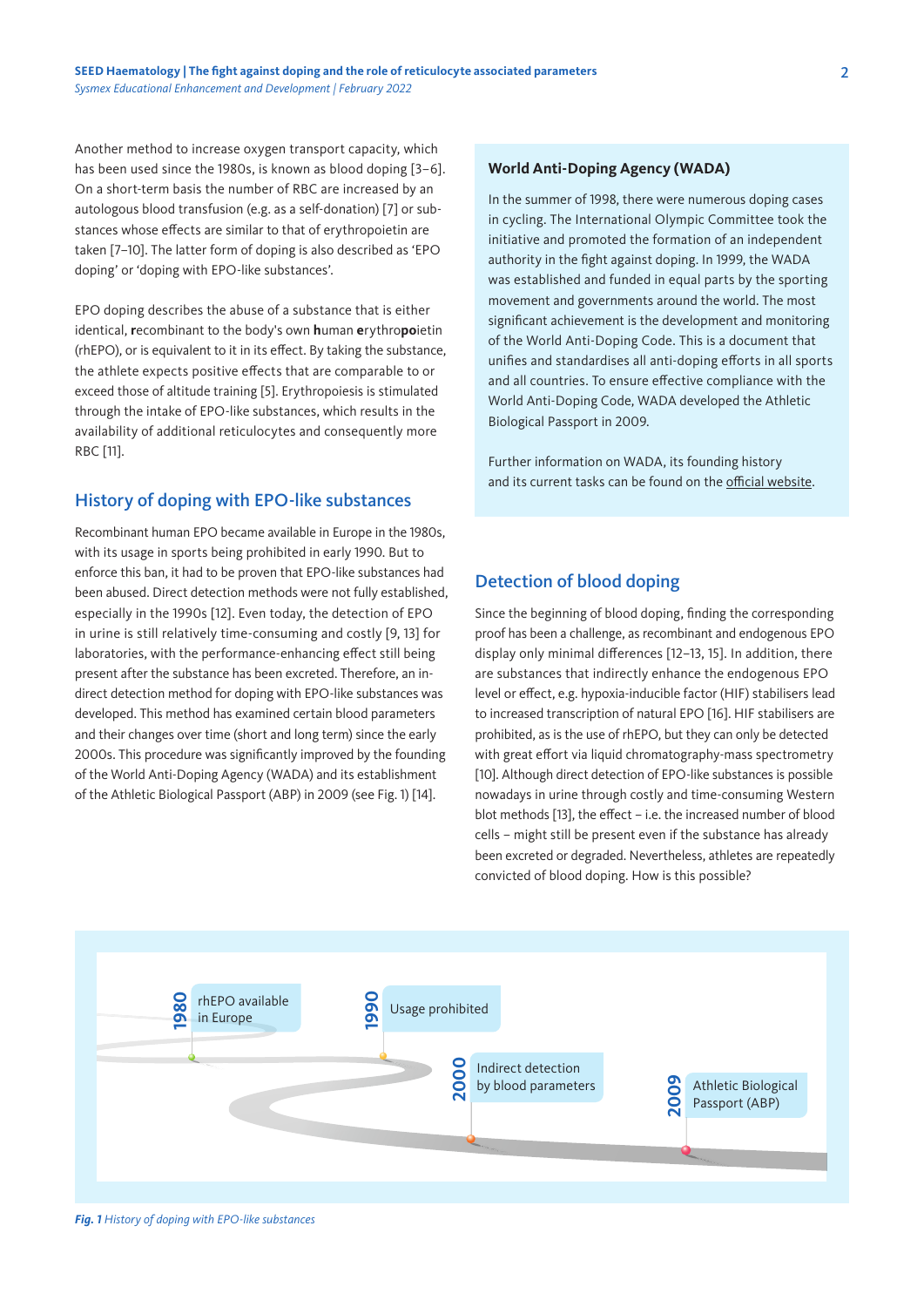During the formation of RBC in the bone marrow, nucleated red blood cells develop into reticulocytes which enter the peripheral blood stream.

By degrading the endoplasmic reticulum and its corresponding RNA, the reticulocytes develop into mature RBC within four days. They remain in the bone marrow for three days and within one additional day they mature in the peripheral blood stream [17] to become mature RBC. Through the misuse of EPO-like substances, more reticulocytes are formed and released into the blood. The proportion of these cells increases in relation to the total number of RBC. This increase is exactly what can be measured with a commercially available automated haematology analyser.

The parameter RET% indicates the proportion of reticulocytes to the RBC. RET# indicates the absolute reticulocyte count. In addition to conventional reticulocyte measurement, the fluorescence flow cytometry method allows the classification of reticulocytes into three maturation stages. These maturation stages are defined by the RNA content of the reticulocyte, measured on the analyser as fluorescence intensity. Therefore, additional parameters such as the immature reticulocyte fraction (IRF) can be provided (see Fig. 2) [17].

An unusually high increase in RET% can provide indirect evidence of the use of prohibited substances with EPO-like effects [18].

Any erythropoiesis-stimulating agent triggers a typical pattern of doping including stimulation of reticulocytes. It is followed by increased haemoglobin concentrations and suppressed RET% in response to the artificially elevated haemoglobin levels [19].

#### *Table 1 Presentation of submitted values per measurement for the ABP haematology module*

| <b>Blood variable</b>                      |             | Unit                     |
|--------------------------------------------|-------------|--------------------------|
| Haemoglobin                                | HGB         | g/dL                     |
| Haematocrit                                | <b>HCT</b>  | %                        |
| Immature Reticulocyte Fraction             | <b>IRF</b>  | $\%$                     |
| Mean Corpuscular Haemoglobin               | <b>MCH</b>  | pg                       |
| Mean Corpuscular Haemoglobin Concentration | <b>MCHC</b> | g/dL                     |
| Mean Corpuscular Volume                    | <b>MCV</b>  | f <sub>l</sub>           |
| OFF-Score                                  |             | $\overline{\phantom{0}}$ |
| Platelets                                  | PLT         | $10^3/\mu$ L             |
| Red Blood Cell Distribution Width          | RDW-SD      | fL                       |
| Red Blood Cells                            | RBC.        | $106/\mu L$              |
| Reticulocytes - in absolute number         | <b>RET</b>  | $10^6/\mu L$             |
| Reticulocyte Percentage                    | RET%        | %                        |
| White Blood Cells                          | WBC.        | $10^3/\mu$ L             |

The monitoring of these parameter changes is supported by the ABP (see info box). National Anti-Doping Organisations carry out a dedicated testing plan to monitor 12 blood parameters per athlete under their local jurisdiction [14, 18]. At regular intervals, the athletes must undergo blood sampling, with the measured values being logged in the ABP (see Table 1). This routine procedure results in individualised threshold values e.g. for the number of reticulocytes in the blood. Simultaneously, additional data are collected and observed over long periods of time and correlated with any changes that may occur in their blood parameters. It is recorded, for example, if high altitude training was taking place or if the athletes were in competition [20].

The ABP can also detect blood withdrawal for a later transfusion, typified by decreased haemoglobin and stimulated RET% and IRF, an approach that proved fruitful in uncovering organised blood transfusion schemes [19].

To allow a definitive conclusion on doping, it must be ensured that the measurement results of the blood parameters are independent of the respective laboratory and its personnel, transport conditions conditions such as time and temperature. It also implies a high degree of accuracy of the haematology analyser.

#### **Athletic Biological Passport (ABP)**

The ABP constantly monitors certain biological parameters of athletes. At certain intervals or on certain occasions (e.g. during a competition phase), samples from the athletes are examined in accredited laboratories and recorded in the ABP. In this way, the effect of any abuse of EPO-like substances can be proven over time.

It is up to the respective local anti-doping organisations to integrate the ABP into their individual programmes. WADA has played a leading role in the development of the ABP. The first version in December 2009 already included and used haematologic parameters to establish an athlete-specific profile and thereby detect blood doping. Today, the ABP contains 12 haematologic parameters and a calculated OFF-score. The ABP operating guidelines also specify what needs to be considered when taking samples, as well as how the transport and the analysis itself are to be executed [21].

After the analysis, the values of the blood parameters are collected centrally and processed for evaluation. An Anti-Doping Administration & Management System (ADAMS) is used for this purpose. Its handling is described in detail on the [WADA website.](https://www.wada-ama.org/en/what-we-do/adams)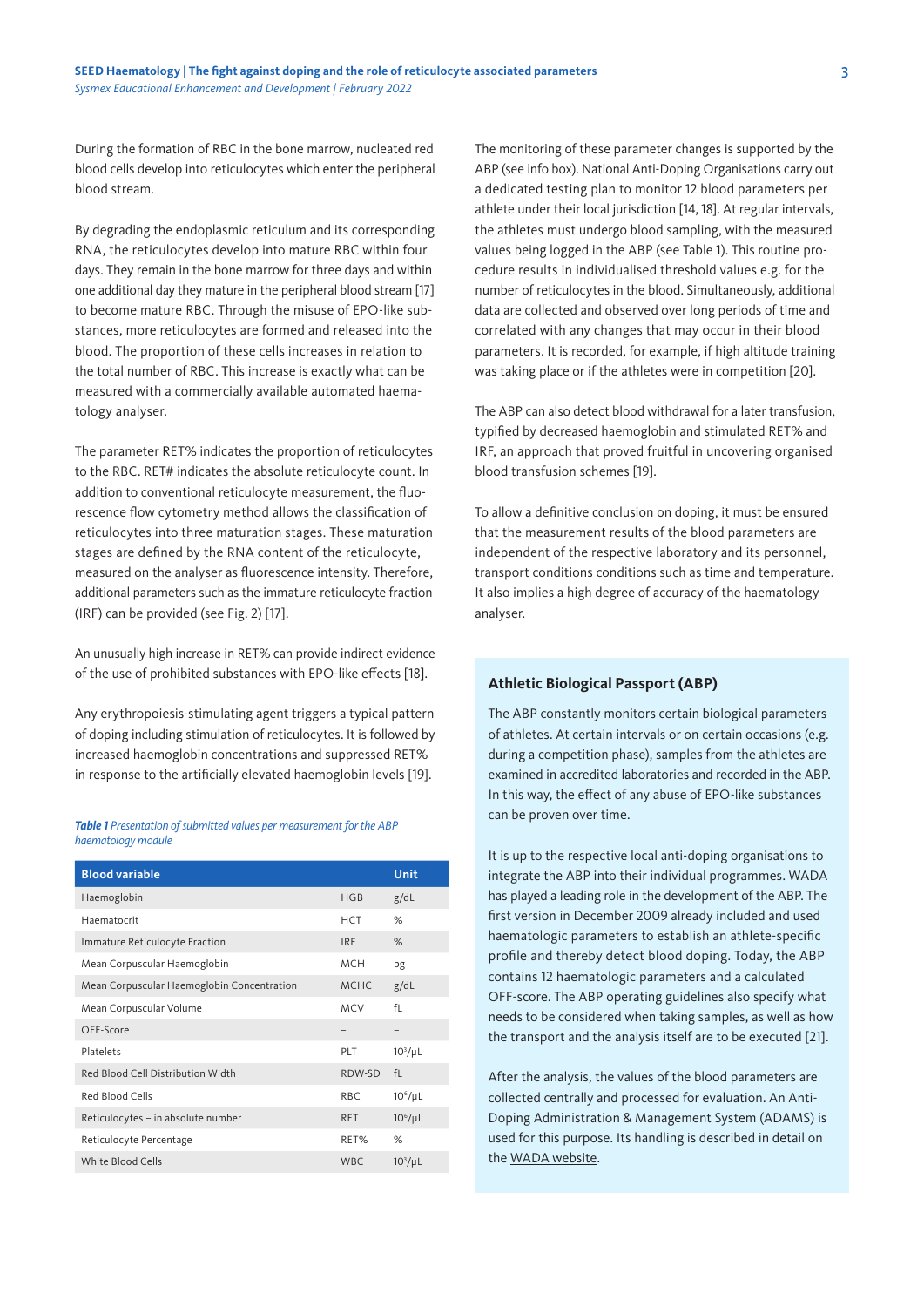### Stability of the reticulocyte parameters

To ensure fair competitions for all athletes, not only the sporting conditions must be comparable, but also the anti-doping controls and the respective measuring conditions in the laboratory. Parameters must be independent of external circumstances. This means on the one hand that even if a sample is measured in different laboratories, at different times of day, at different room temperatures or on different devices in the same analyser series, the measurement result must deliver almost the same, accurate value. On the other hand, the parameters obtained in the laboratory must remain stable even if external influences such as transport times or storage differ.

Many efforts are made by WADA to achieve harmonisation between laboratories such as providing accreditation according to WADA's conditions. WADA developed the world anti-doping code which is a document that harmonises anti-doping policies, rules and regulations within sporting organisations and among public authorities around the world, including testing procedures from sampling, transport and analyses in the laboratory [22]. In addition, studies are carried out to ensure that a possible general difference in measurement is corrected in the ABP, e.g. when changing analyser series [18, 23].

The biological stability has been proven for reticulocyte parameters (RET#, RET%) measured on the XE-Series and the XT-Series in many publications [24–26] and has also been scientifically verified for the XN-Series [25].



#### **RET channel measurement technology**

In addition to the absolute reticulocyte count (RET#), the use of the fluorescence flow cytometry method in the RET channel provides information on reticulocyte maturation.

The lysis reagent initially perforates the cell membranes while leaving the cells largely native. In a second step, the fluorescence marker labels the intracellular nucleic acids, whereby the intensity of the resulting fluorescence signal is directly proportional to the nucleic acid content. Since the RNA content decreases during the maturation process of the reticulocytes, three parameters can be determined that reflect these maturation stages. Reticulocytes emit a higher fluorescence signal than mature red blood cells, which no longer contain RNA, with a considerably lower fluorescence signal than white blood cells.

According to their fluorescence intensity, reticulocytes are fractionated into three categories, representing different stages of maturity: LFR (low fluorescence ratio), MFR (medium fluorescence ratio), HFR (high fluorescence ratio). The IRF (immature reticulocyte fraction) reflects the proportion of immature reticulocytes and is calculated from the sum of MFR plus HFR.



*Fig. 2 RET channel scattergram with maturation stages of reticulocytes, LFR, MFR and HFR*